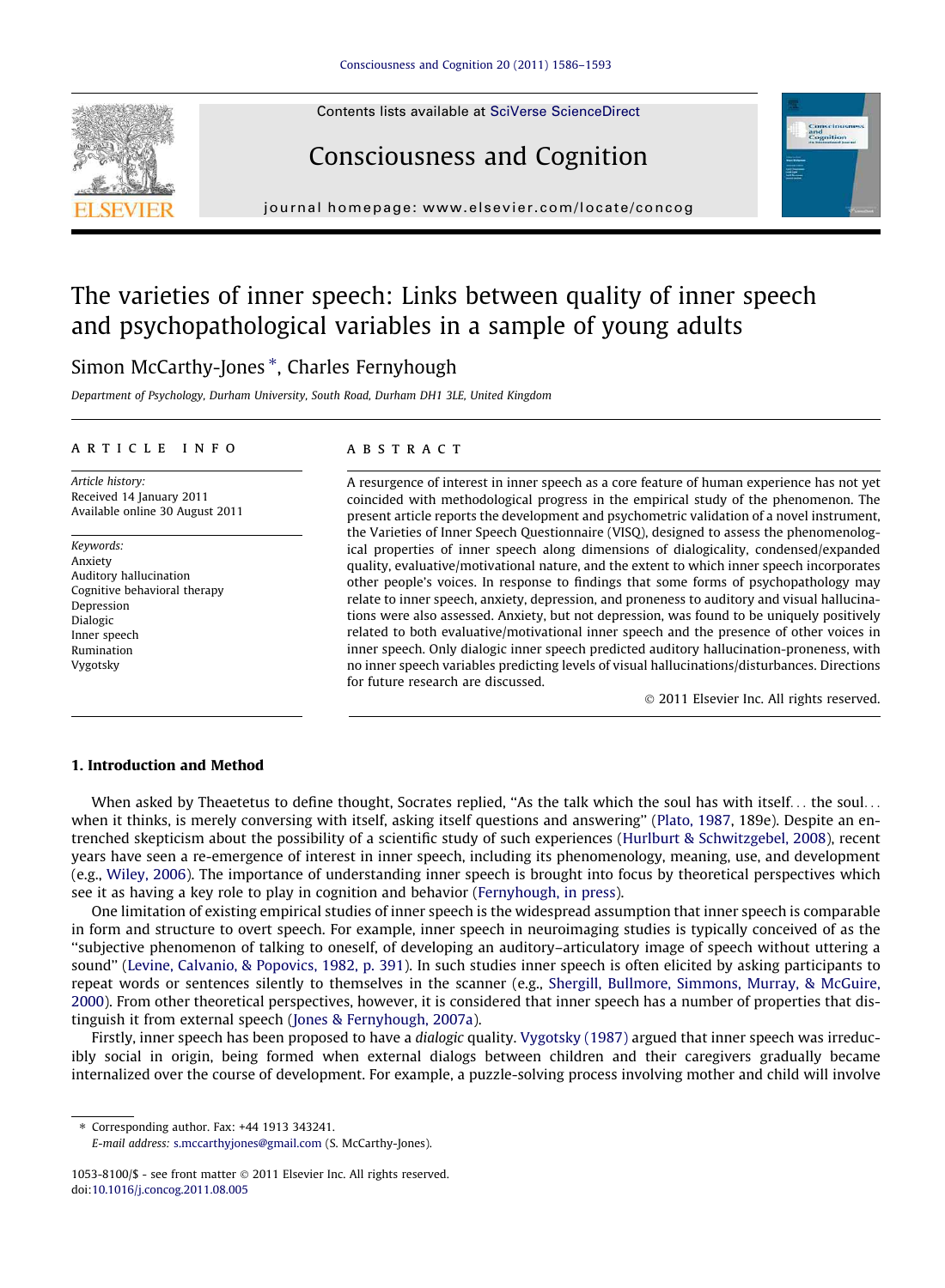an external dialog between them, with the mother typically asking the child questions and the child answering (Fernyhough, 2009). The gradual internalization of these social exchanges (Wertsch, 1980) guarantees that inner speech has an inherently dialogic nature, in the sense of an ongoing interplay between different internalized perspectives (Fernyhough, 1996; Fernyhough, 2008).

Secondly, inner speech frequently has a *condensed* nature. The internalization of external dialog to form inner speech has been proposed to be accompanied by processes of syntactic and semantic abbreviation (Vygotsky, 1987). This has led to the proposal that inner speech takes at least two forms, *condensed* and *expanded* (Fernyhough, 2004), a view which is backed up by findings from the study of children's private speech (Fernyhough, 2009) and by the evidence from introspection (Martínez-Manrique & Vicente, 2010).

Our third area of interest is the extent to which inner speech features the presence of *other people*. If the Vygotskian view is correct, internal dialogs should feature different voices in interaction. Indeed, Fernyhough (1996) has argued that this view of the development of verbal thinking entails that our inner speech will be shot through with other voices. Studies of the quality of inner speech would therefore benefit from attending to the question of whether the voices of other people feature in typical inner speech.

A final key aspect of inner speech is its use for *evaluating* situations, people, and the self. Self-evaluation has been proposed to be mediated by inner speech and to play a key role in self-awareness (Morin, 1993). The use of evaluative inner speech may also be linked to the tendency to take the position of a detached other on our own experiences (Vocate, 1994), and may be expected to relate to the presence of the voices of other people in inner speech. Evaluative inner speech is also thought to have an important motivational function (Hardy, Hall, & Hardy, 2005).

To date, a rich Vygotskian conception of inner speech has not been used to inform the development of an inner speech questionnaire. For example, the Self-Verbalization Questionnaire (SVQ; Duncan & Cheyne, 1999) assesses the cognitive and self-regulatory functions of private speech (audible speech intended for the self, not others), yet is not designed to assess inner speech or qualitative aspects of private speech such as dialogicality and condensation. One questionnaire which does indirectly assess condensed inner speech is the Self-Talk Use Questionnaire (STUQ; Hardy, Hall, & Hardy, 2004). This asks participants whether their self-talk (which may be overt or covert) takes the form of single words, phrases, or complete sentences. Hardy, Hall, and Hardy (2005) administration of the STUQ to athletes supported the idea of a condensed/expanded inner speech distinction. Twenty-three percent of athletes' self-talk involved single words, 59% involved phrases, and only 18% was in the form of full sentences. Although 65% of athletes' self-talk was covert, no sub-analyses specifically examined the condensed nature of inner (covert) speech. Questionnaires which focus specifically on inner speech, such as the Self-Talk Scale (STS: Burnett, 1996), have provided information relevant to the evaluative nature of inner speech, but mainly through asking whether the predominant affective tone is positive or negative. Thus, at present no inner speech questionnaire addresses the full range of qualitative and functional aspects of inner speech that flow from Vygotsky's theory.

One reason for developing such a questionnaire lies in its potential use for exploring inner speech's relation to psychopathology. For example, anxiety and depression are known to be associated with ruminative thought processes (e.g., Harrington & Blakenship, 2002; Nolen-Hoeksema, 2000), with rumination being a predominantly verbal process (Nolen-Hoeksema, 2004). Establishing whether specific qualities of inner speech relate to levels of such states may help guide the further development of therapeutic interventions for these disorders, such as cognitive behavioral therapy. A second example of a relation between inner speech and potentially distressing mental experiences can be found in the example of auditory verbal hallucinations (AVHs, or 'hearing voices'). Inner speech models of AVHs propose that the raw material of such experiences is the voice-hearer's own inner speech (e.g., Jones & Fernyhough, 2007b) which is misattributed to an external source. Yet no studies to date have considered the relation between AVHs and qualitative aspects of inner speech in non-clinical populations. This question is particularly relevant given a growing appreciation that AVHs can form part of typical human experience (e.g., Johns & van Os, 2001). We were concerned to establish whether any relation between our inner speech variables and AVHs was specific to the auditory modality, and not to hallucinations in general (in visual hallucinations, for example, one would expect no relation to inner speech). To achieve this end, we aimed to control for levels of proneness to visual hallucinations.

#### 2. Method

#### *2.1. Participants*

Two hundred and thirty-five students (77 men) at a UK university with a mean (SD, range) age of 20.38 (2.90, 18–30) took part in the first stage of the study. Participants were recruited via e-mail invitation. There was no financial incentive to participate and all answers were given anonymously, with the participants only indicating their age and gender. A second separate sample of 220 students (47 men) with a mean (SD, range) age of 22.95 (3.52, 18–30) took part in the second stage of the study. These participants indicated their age and gender, and if they wished to take part in a follow-up study (where test– retest reliability was to be assessed; see below) they entered their email address. Ethical approval was obtained from the relevant university ethics committee. On-line questionnaires have been shown to be a reliable method of data collection for psychopathological variables (Jones, Fernyhough, de-Wit, & Meins, 2008).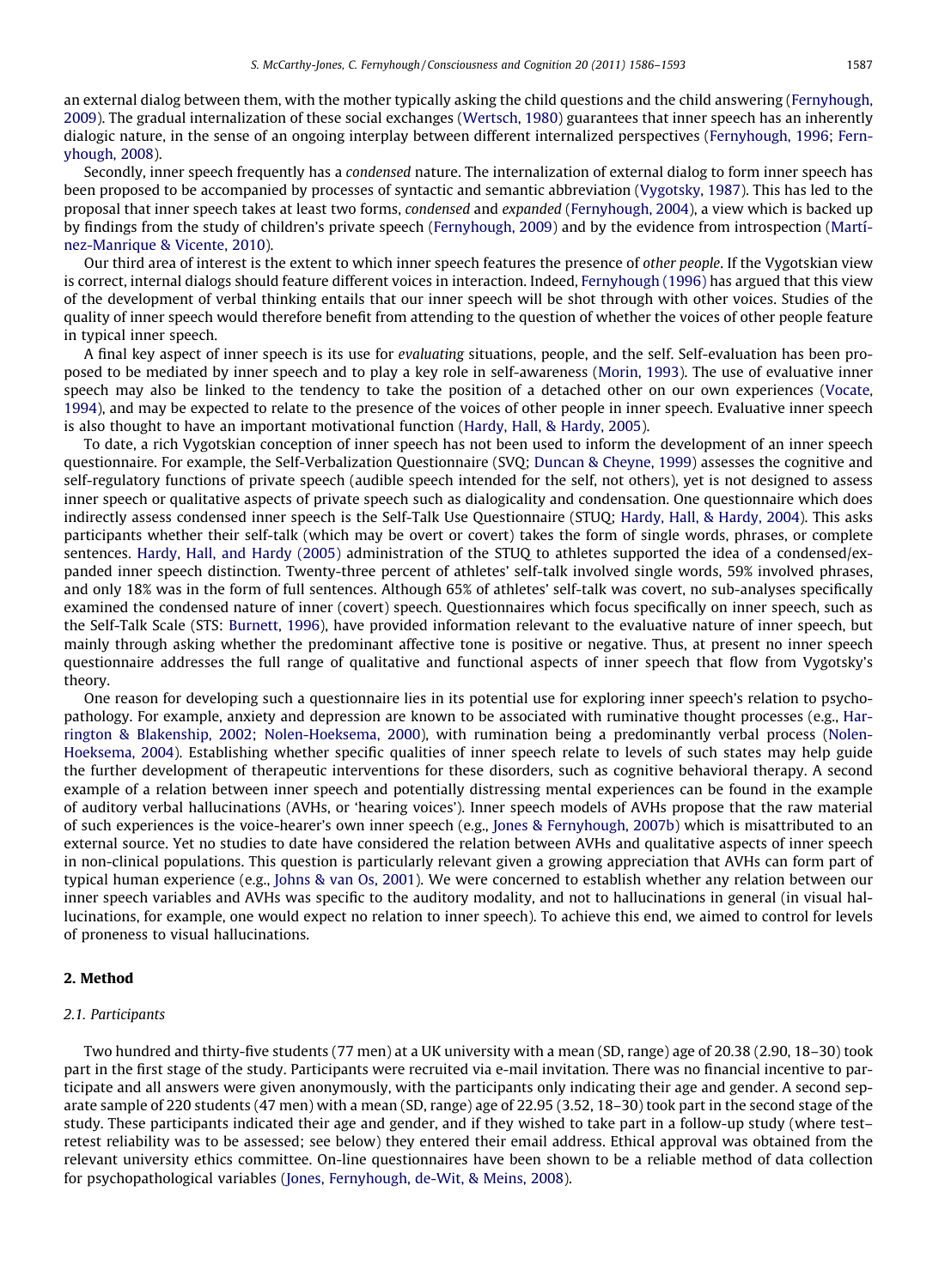#### *2.2. Procedure and measures*

Participants in the first stage of the study completed the pilot version of our inner speech questionnaire. Those in the second stage completed the questionnaires below in the following order.

#### *2.3. Predisposition to auditory hallucinations*

This was assessed using a modified version of the Predisposition to Auditory Hallucinations subscale of Morrison, Wells, and Northard's (2000) Revised Launay-Slade Hallucination Scale (LSHS-R: Bentall & Slade, 1985). Morrison et al.'s scale was modified due to its relatively low internal reliability (previously reported by Morrison et al. as being  $\alpha$  = .62), which was likely due to the item ''I have been troubled by hearing voices in my head'' having a very low endorsement rate. Our revised scale consisted of five items from the LSHS-R, namely ''I hear a voice speaking my thoughts aloud'', ''I hear the telephone ring and find that I am mistaken'', ''I hear people call my name and find that nobody has done so'', ''I can hear music when it is not being played'', and ''I have had the experience of hearing a person's voice and then found that there was no one there''. Each item is scored on a five-point Likert scale ranging from "never" (0) to "almost always" (4). Scores can hence range from 0 to 20, with higher scores indicating a greater predisposition to auditory hallucinations and disturbances. As reported in our Section 3, this measure was found to have satisfactory psychometric properties.

#### *2.4. Predisposition to visual hallucinations and disturbances*

This was assessed using a modified version of the Predisposition to Visual Hallucinations and Disturbances subscale of Morrison et al.'s (2000) LSHS-R. This scale was modified due to concerns over its face validity, for example, this scale includes the auditory-related item: ''I have had the experience of hearing a person's voice and then found that there was no one there''. Predisposition to visual hallucinations and disturbances in our study was assessed using a four-item scale consisting of items from the LSHS-R, namely, ''When I look at things they look unreal to me'', ''I see shadows and shapes when there is nothing there'', ''When I look at myself in the mirror, I look different'' and ''When I look at things, they appear strange to me''. Each item is scored on a five-point Likert scale ranging from "never" (0) to "almost always" (4). Scores can hence range from 0–16, with higher scores indicating a greater predisposition to visual hallucinations and disturbances. As reported in our Section 3, this measure was found to have satisfactory psychometric properties.

#### *2.5. Anxiety and depression*

This was assessed using the 14-item Hospital Anxiety and Depression Scale (HADS; Zigmond & Snaith, 1983), which consists of an anxiety subscale, comprised of seven items (e.g., "In the past month worrying thoughts have gone through my mind''), and a depression subscale also consisting of seven items (e.g., ''In the past month I have lost interest in my appearance''). Items are scored on a four-point Likert scale, with total scores on each scale potentially ranging from 0–21, with higher scores representing higher levels of anxiety/depression. This scale has been shown to have satisfactory psychometric properties (Zigmond & Snaith, 1983).

#### *2.6. Varieties of Inner Speech Questionnaire (VISQ)*

The development of this tool is described in Section 3.1 below. Items are scored on a six-point Likert scale with categories of ''Certainly applies to me'' (6), ''Possibly applies to me'' (5), ''If anything, applies to me slightly'' (4), ''If anything, slightly does not apply to me'' (3), ''Possibly does not apply to me'' (2), ''Certainly does not apply to me'' (1).

#### 3. Results

#### *3.1. Development of the Varieties of Inner Speech Questionnaire (VISQ)*

Twenty items addressing the dialogic, condensed, and evaluative/motivational properties of inner speech, as well as the presence of the voices of others in inner speech, were developed based on discussions with students and informal piloting of a range of question wordings. This 20-item inner speech questionnaire was then administered to the first set of participants (*N* = 235). Missing data formed less than 0.5% of the total responses, and such data points were replaced by the mean response value for that item from all other participants. Exploratory factor analysis (EFA) was performed using principal components analysis (PCA) with oblique rotation (direct oblimin) on the basis that factors were thought likely to correlate with each other. Items were removed from the questionnaire if they met predefined criteria, specifically if they had a communality of less than .4, or if they failed to load >.5 onto a single factor. As a result, one item (''I speak to myself in my mind about things I ought or ought not to do, e.g., I should do this'') was removed from the analysis due to the communality criterion, and another item (''Rather than putting a question to another person, I will debate it with myself in inner speech'') was removed as it failed to load >.5 on a single factor.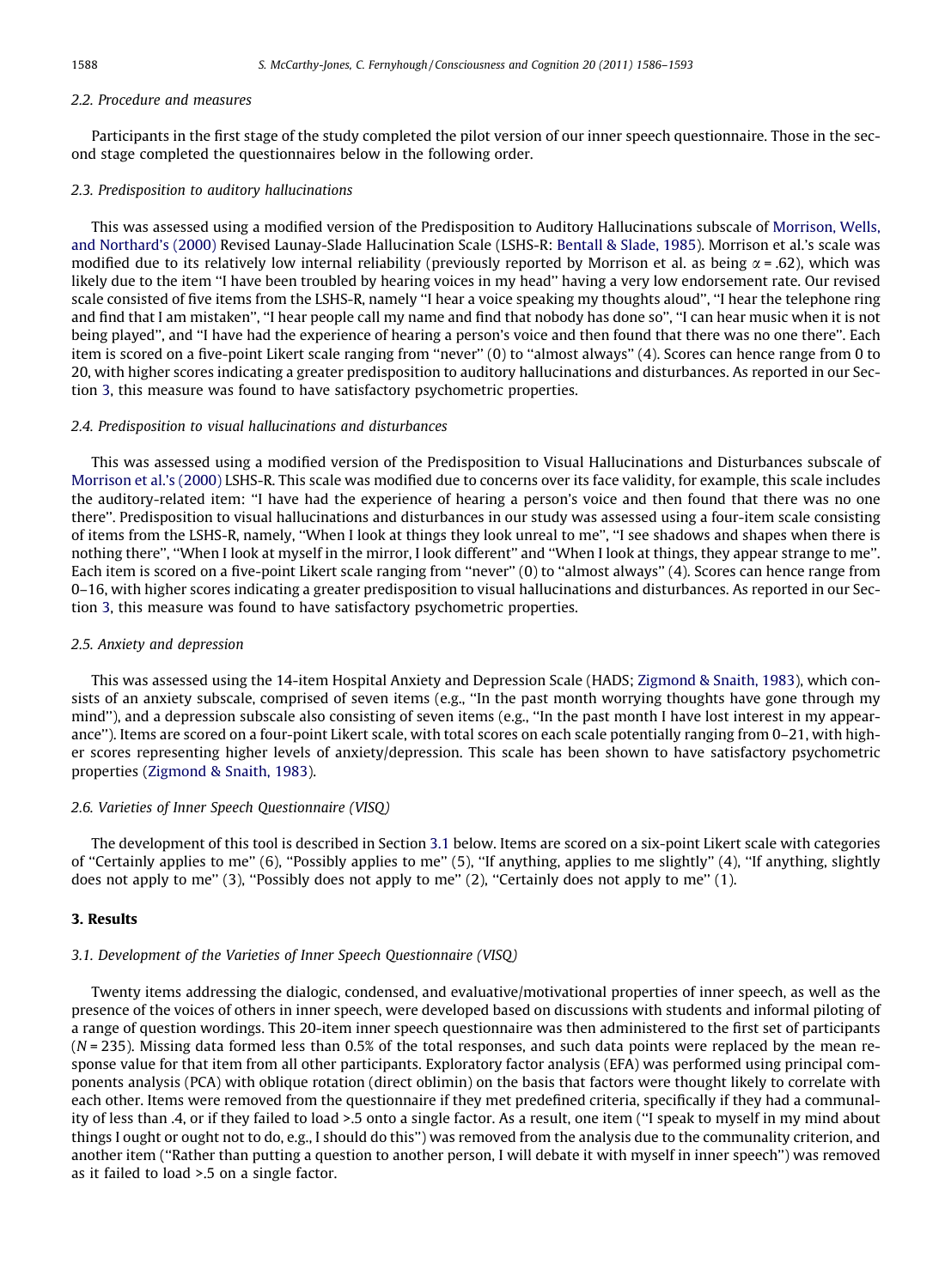#### Table 1

Items on the Varieties of Inner Speech Questionnaire (VISQ), and their factor structure.

|                                                                                                                                                                                                                | Factor loadings                           |                                            |                                                     |                                                              |  |
|----------------------------------------------------------------------------------------------------------------------------------------------------------------------------------------------------------------|-------------------------------------------|--------------------------------------------|-----------------------------------------------------|--------------------------------------------------------------|--|
| Item                                                                                                                                                                                                           | Factor 1<br>(Dialogic<br>Inner<br>Speech) | Factor 2<br>(Condensed<br>Inner<br>Speech) | Factor 3<br>(Other<br>People<br>in Inner<br>Speech) | Factor 4<br>(Evaluative/<br>Motivational<br>Inner<br>Speech) |  |
| I think to myself in words using brief phrases and single words rather than full sentences                                                                                                                     | .09                                       | .78                                        | .03                                                 | .05                                                          |  |
| When I am talking to myself about things in my mind, it is like I am going back and forward<br>asking myself questions and then answering them                                                                 | .80                                       | $-.02$                                     | $-.04$                                              | $-.10$                                                       |  |
| I hear the voice of another person in my head. For example, when I have done something foolish<br>I hear my mother's voice criticising me in my mind.                                                          | .09                                       | .10                                        | $-.79$                                              | $-.09$                                                       |  |
| I experience the voices of other people asking me questions in my head                                                                                                                                         | .23                                       | .02                                        | $-.73$                                              | $-.08$                                                       |  |
| I hear other people's voices nagging me in my head                                                                                                                                                             | .05                                       | .03                                        | $-.81$                                              | $-.02$                                                       |  |
| My thinking in words is more like a dialog with myself, rather than my own thoughts in a<br>monolog                                                                                                            | .76                                       | .04                                        | .01                                                 | .01                                                          |  |
| I think to myself in words using full sentences <sup>a</sup>                                                                                                                                                   | $-.21$                                    | .76                                        | $-.03$                                              | $-.07$                                                       |  |
| My thinking to myself in words is like shorthand notes, rather than full, proper, grammatical<br>English                                                                                                       | .03                                       | .77                                        | .10                                                 | .03                                                          |  |
| I think in inner speech about what I have done, and whether it was right or not                                                                                                                                | .01                                       | $-.11$                                     | $-.02$                                              | .66                                                          |  |
| When I am talking to myself about things in my mind, it is like I am having a conversation with<br>myself                                                                                                      | .78                                       | $-.08$                                     | $-.01$                                              | .15                                                          |  |
| I talk silently to myself telling myself to do things                                                                                                                                                          | .29                                       | .12                                        | .05                                                 | .61                                                          |  |
| I hear other people's actual voices in my head, saying things that they have never said to me<br>before                                                                                                        | $-.10$                                    | $-.09$                                     | $-.75$                                              | .07                                                          |  |
| I talk back and forward to myself in my mind about things                                                                                                                                                      | .70                                       | $-.10$                                     | $-.08$                                              | .27                                                          |  |
| My thinking in words is shortened compared to my normal out-loud speech. For example, rather<br>than saying to myself things like 'I need to go to the shops', I will just say 'shops' to myself in<br>my head | .06                                       | .79                                        | $-.09$                                              | .11                                                          |  |
| If I were to write down my thoughts on paper, they would read like a normal grammatical<br>sentence <sup>a</sup>                                                                                               | $-.10$                                    | .74                                        | $-.09$                                              | $-.14$                                                       |  |
| I hear other people's actual voices in my head, saying things that they actually once said to me                                                                                                               | $-.17$                                    | $-.01$                                     | $-.79$                                              | .17                                                          |  |
| I talk silently to myself telling myself not to do things                                                                                                                                                      | .18                                       | .07                                        | $-.05$                                              | .73                                                          |  |
| I evaluate my behavior using my inner speech. For example I say to myself, "that was good" or<br>"that was stupid"                                                                                             | $-.15$                                    | .01                                        | $-.04$                                              | .88                                                          |  |

<sup>a</sup> Item reverse scored, loading co-efficients <.3 displayed in bold.

#### Table 2

Descriptive statistics (*N* = 220).

| Cronbach's alpha<br>Mean (SD, range) | Test-retest reliability |
|--------------------------------------|-------------------------|
| .80<br>$15.09(5.60, 5-28)$           | .61                     |
| 17.80 (4.67, 5-24)<br>.83            | $.69^{\degree}$         |
| .88<br>$11.99(6.66, 5-30)$           | .66 <sup>°</sup>        |
| 18.68 (4.31, 4-24)<br>.80            | $.80^*$                 |
| $9.46(3.02, 5-20)$<br>.73            | -                       |
| .78<br>$1.82$ (.92, 0-4)             |                         |
| $8.05(4.18, 1-20)$<br>.83            |                         |
| $4.60(3.81, 0-21)$<br>.81            |                         |
|                                      |                         |

\* *p* < .001. VISQ = Varieties of Inner Speech Questionnaire, HADS = Hospital Anxiety and Depression Scale.

The EFA was re-performed after removal of these two items, and it was found that all remaining items had communalities >.4 and loaded >.5 on a single factor. The revised 18-item questionnaire was termed the Varieties of Inner Speech Questionnaire (VISQ; see Table 1). The Kaiser–Meyer–Olkin measure of sampling adequacy was .83, and Bartlett's test of sphericity was significant,  $\chi^2$ (153) = 1731.52, p < .001). Scree-plot inspection, Kaiser's rule, and parallel analysis using a Monte Carlo analysis with 1000 repetitions all suggested the extraction of four factors, with eigenvalues of 4.45, 3.43, 2.20, and 1.28. This accounted for 63.37% of the observed variance. The four factors of the VISQ clearly related to Condensed Inner Speech (items 1, 7, 8, 14, and 15), Dialogic Inner Speech (2, 6, 10 and 13), Other People in Inner Speech (items 3, 4, 5, 12, and 16) and Evaluative/Motivational Inner Speech (9, 11, 17, and 18). Factor loadings are shown in Table 1.

The data from the administration of the VISQ to a second sample of participants (*N* = 220) were subject to confirmatory factor analysis using AMOS 7.0. As data for each of the four VISQ scales were non-normally distributed, *D* = .08–.15, all *p* < .01, initial analysis was performed using the asymptotically distribution free (ADF) method. However, this performs poorly for the present sample size (Bentler & Yuan, 1999). Fit was hence adjudged using Bentler and Yuan's (1999) *F* statistic (*TF*), a modification of the ADF statistic which performs well with non-normal data in sample sizes as low as 90. Other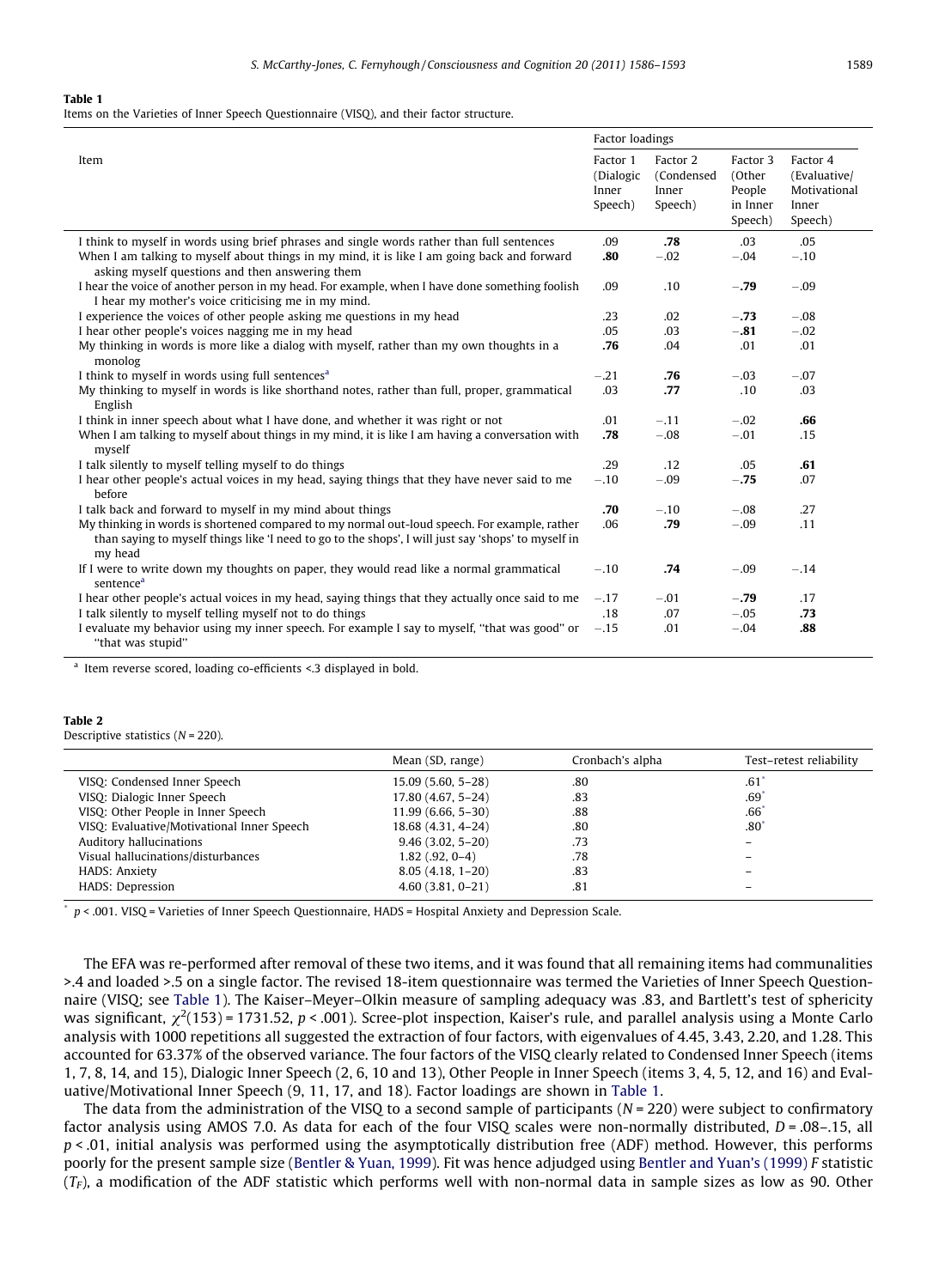#### Table 3

Frequency of responses (%) to VISQ items by subscale.

| Response                                   | Condensed Inner<br>Speech | Dialogic Inner<br>Speech | Other People in<br>Inner Speech | Evaluative/Motivational<br>Inner Speech |  |
|--------------------------------------------|---------------------------|--------------------------|---------------------------------|-----------------------------------------|--|
| Certainly applies to me                    | 7.4                       | 27.6                     | 7.6                             | 34.5                                    |  |
| Possibly applies to me                     | 16.2                      | 31.3                     | 8.7                             | 30.7                                    |  |
| If anything, applies to me slightly        | 12.5                      | 18.3                     | 9.5                             | 17.3                                    |  |
| If anything, slightly does not apply to me | 17.9                      | 8.9                      | 8.4                             | 6.9                                     |  |
| Possibly does not apply to me              | 26.7                      | 8.9                      | 21.8                            | 5.9                                     |  |
| Certainly does not apply to me             | 19.3                      | 5.0                      | 44.0                            | 4.7                                     |  |

goodness of fit indices (such as GFI, CFI, and RMSEA) depend on the choice of estimation method. As AMOS 7.0 is unable to recalculate such goodness of fit statistics for use of the  $T_F$  estimation method, we were only able to report such statistics for the ADF method. As shown below, the more appropriate *T<sup>F</sup>* statistic suggested better model fit than the ADF statistic, and hence the GFI, CFI, and RMSEA fit statistics reported below, based on the ADF statistic, are likely to be underestimates.

The standard minimum fit chi-squared was a poor fit to the data,  $\chi^2_{\rm ADF}(153)$  = 1500.86, p < .001. Similarly, a one-factor solution was found to differ significantly from the data,  $T_F(128,92)$  = 2.56,  $p < .001$   $[\chi^2_{ADF}(135)$  = 780.27,  $p < .001$ , GFI = .81, CFI = .52, RMSEA = .15 (90% CI = .14–.16)]. However, the proposed four-factor solution did not differ significantly from the data, *T<sub>F</sub>*(128,92) = 1.15, *p* > .05 [ $\chi^2_{ADF}$ (128) = 355.51, *p* < .001, GFI = .91, CFI = .83, RMSEA = .09 (90% CI = .08–.10)]. In this model standardized regression weights ranged from .61 to .96. As shown in Table 2, each subscale of the VISQ had satisfactory internal reliability. Thirty-six participants volunteered to recomplete the VISQ one month later. Test–retest reliability was acceptable for all subscales of the VISQ, with all correlations in excess of .6 (and significant at *p* < .001).

#### *3.2. Descriptive statistics*

Mean scores, standard deviations, and Cronbach's alpha for these scales are presented in Table 2. HADS data were analyzed using Zigmond and Snaith's (1983) criteria that a score on either of the HADS subscales of 0–7 is 'normal', 8–10 is borderline and 11+ represents a 'case' of psychological morbidity. It was found that, for the anxiety scores, 58% met criterion for normal levels, 14% for borderline levels, and 28% for psychological morbidity. The respective figures for depression were 85%, 8% and 7%.

#### *3.3. Correlational analyses*

After applying a Bonferroni correction and employing a significance level set at  $\alpha' = .01(.05/4)$ , there was no correlation between any VISQ factors and age,  $rs = .02$  to  $-.13$ , all  $p's > .01$ . A non-parametric Mann–Whitney test found no difference between men and women on the subscales of the VISQ,  $t(218) = .07$  to  $-.93$ , all  $p's > .01$ . The frequency of scores on individual items making up each subscale are shown in Table 3. An examination of all responses to items on each subscale showed that 36.1% of participants reported some experience of Condensed Inner Speech, 77.2% reported some Dialogic Inner Speech, 25.8% reported some Other People in Inner Speech, and 82.5% reported some Evaluative/Motivational Inner Speech.

#### Table 4

Bivariate and partial correlations among variables.

|                                         | Condensed<br>Inner<br>Speech | Dialogic<br>Inner<br>Speech | Other<br>People<br>in Inner<br>Speech | Evaluative/<br>Motivational<br>Inner<br>Speech | $A$ Hs <sup>a</sup>            | <b>VHs</b>      | HADS: Anxiety <sup>b</sup>         | HADS:<br>Depression <sup>c</sup> |
|-----------------------------------------|------------------------------|-----------------------------|---------------------------------------|------------------------------------------------|--------------------------------|-----------------|------------------------------------|----------------------------------|
| Condensed Inner Speech                  |                              | $-.10$                      | .11                                   | $-.13$                                         | $.05(-.01)$                    | .06             | $.07(-.03)$                        | .18(.17)                         |
| Dialogic Inner Speech                   |                              |                             | $.30*$                                | $.50^{\degree}$                                | $.32^{\degree}(.26^{\degree})$ | .19             | $.23^{\ast}$ (.21)                 | $.10(-.03)$                      |
| Other People in Inner Speech            | $\overline{\phantom{0}}$     |                             |                                       | .34 <sup>°</sup>                               | $.31^{\degree}$ (.20)          | $.23^{\degree}$ | $.35^{\degree}$ (27 $^{\degree}$ ) | $.25^{\degree}$ (.09)            |
| Evaluative/Motivational Inner<br>Speech | $\overline{\phantom{m}}$     |                             |                                       |                                                | $.29^{\circ}$ (.18)            | .20             | $.35^{\circ}$ (.26 <sup>*</sup> )  | $.27^{\circ}(.11)$               |
| Auditory hallucinations (AHs)           |                              |                             |                                       |                                                |                                | .20             | .30 <sup>°</sup>                   | $.30^{\circ}$                    |
| Visual hallucinations/<br>disturbances  | $\qquad \qquad -$            |                             |                                       |                                                | $\overline{\phantom{m}}$       |                 | .22'                               | .04                              |
| (VHs)                                   |                              |                             |                                       |                                                |                                |                 |                                    |                                  |
| HADS: Anxiety                           |                              |                             |                                       |                                                |                                |                 |                                    | .51                              |
| HADS: Depression                        |                              |                             |                                       |                                                |                                |                 |                                    |                                  |

\* *p* < .001 (i.e., =.05/28).

a Partial correlations are after controlling for age, visual hallucinations, anxiety and depression.

**b** Partial correlations are after controlling for depression.

<sup>c</sup> Partial correlations are after controlling for anxiety.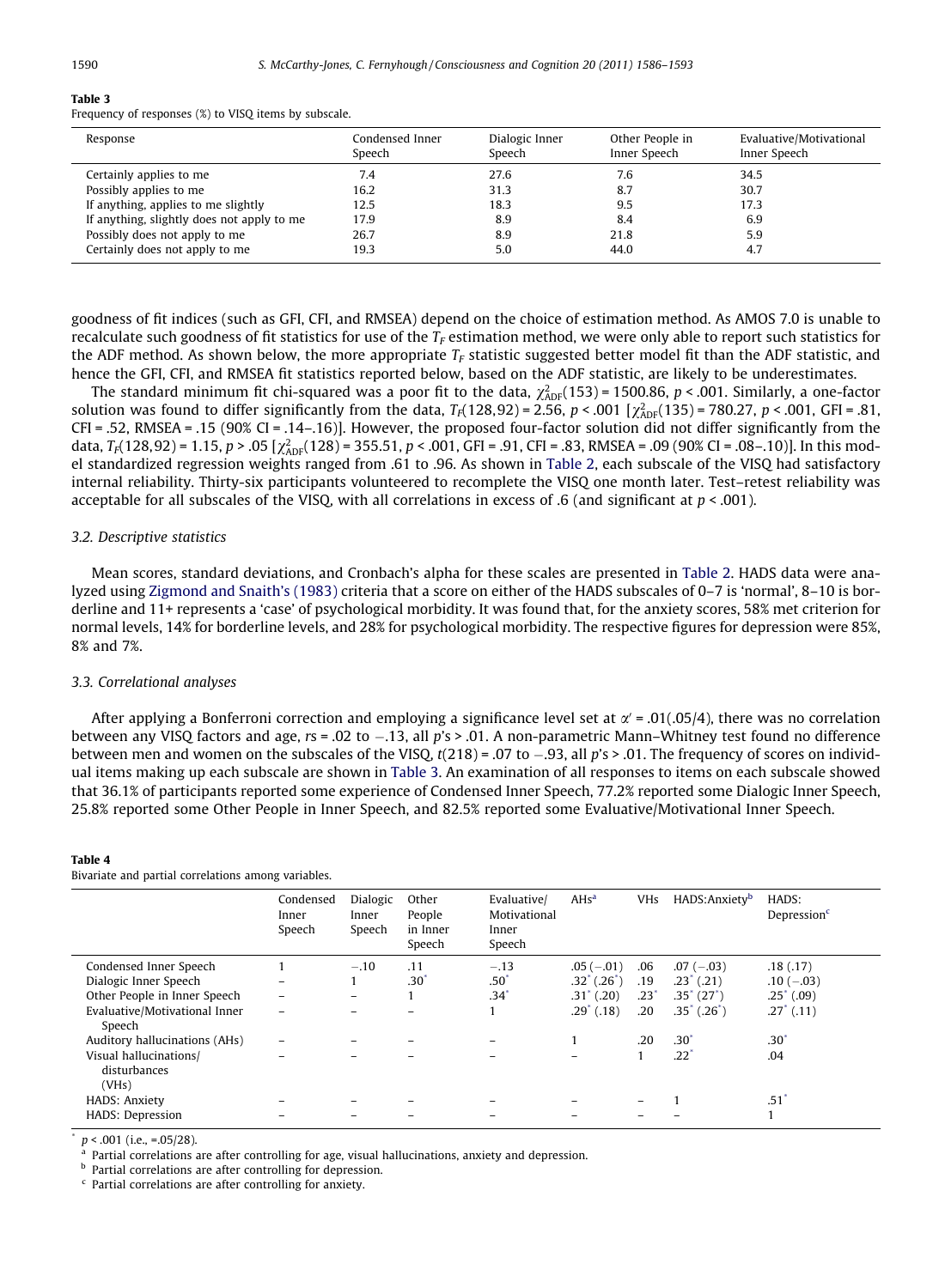#### *3.4. VISQ, anxiety, and depression*

Bivariate and partial correlations among the variables under investigation are presented in Table 4. To assess the unique relation among anxiety, depression, and the VISQ, partial correlations between the VISQ subscales and depression, whilst controlling for anxiety, were first examined. As can be seen in Table 4, no significant correlations were found. When partial correlations between the VISQ subscales and anxiety, controlling for depression, were examined, anxiety correlated positively with both the Evaluative/Motivational Inner Speech and Other People in Inner Speech subscales (Table 4). All correlations between VISQ subscales and both age and gender were non-significant after a Bonferroni correction had been applied and alpha set at  $\alpha'$  = .006.

#### *3.5. VISQ and proneness to auditory and visual hallucinations*

In order to ensure that the auditory and visual hallucination-proneness scales were independent constructs, an EFA using principle components analysis with oblique rotation (direct oblimin) was performed using the nine hallucination items. Scree-plot inspection, Kaiser's rule, and parallel analysis using a Monte Carlo analysis with 1000 repetitions all suggested the extraction of two factors, with eigenvalues of 3.77 and 1.30, in total accounting for 56.34% of the variance. All five items on the proneness to auditory hallucinations scale loaded (>.6) onto Factor 1, and all four items on the proneness to visual hallucinations/disturbances scale loaded (>.6) onto Factor 2. There was no cross-loading. It was hence concluded that the two scales were distinct constructs. As shown in Table 2, both revised scales had satisfactory internal reliability.

All subscales of the VISQ, apart from Condensed Inner Speech, correlated with proneness to auditory hallucinations (Table 4). Only the Other People in Inner Speech subscale of the VISQ correlated with proneness to visual hallucinations/disturbances. To assess the unique contribution of each VISQ subscale to auditory hallucination proneness, a hierarchical multiple linear regression (MLR) was performed with proneness to auditory hallucinations as the dependent variable. Age, gender, anxiety, depression, and proneness to visual hallucinations were entered in the first step, and the four subscales of the VISQ in a second step. The assumption of normality of residuals, assessed using Kolmogorov–Smirnov (K–S) test, was met, *D* = .05, *p* > .05, and there was no evidence of multicollinearity in the data. The first step, *F*(5,214) = 10.91, *p* < .001, second step, D*R* 2 = .07, D*F*(4,210) = 4.78, *p* = .001, and the final model, *F*(9,210) = 8.62, *p* < .001, were all significant. In the final model, age,  $\beta = -0.23$ ,  $p < .001$ , depression,  $\beta = .17$ ,  $p < .05$ , and the Dialogic subscale of the VISQ,  $\beta = .19$ ,  $p < .01$ , were significant predictors of proneness to auditory hallucinations.

In order to test specificity, the MLR was then re-performed with proneness to visual hallucinations as the dependent variable, with the addition of proneness to auditory hallucinations to the variables controlled for in the first step. The first step was significant,  $F(5,214) = 4.03$ ,  $p < .01$ . In this model, anxiety,  $\beta = .26$ ,  $p < .01$ , and proneness to auditory hallucinations,  $\beta$  = .17,  $p$  < .05 were significant predictors. However, the second step,  $\Delta R^2$  = .03,  $\Delta F(4,210)$  = 2.02,  $p$  > .05, was not significant.

#### 4. Discussion

The present study aimed to develop a questionnaire to assess a range of qualitative and functional aspects of inner speech. The resulting Varieties of Inner Speech Questionnaire (VISQ) was shown to have a reliable four-factor structure, derived by exploratory factor analysis and confirmed by confirmatory factor analysis. The four subscales, Dialogic Inner Speech, Condensed Inner Speech, Other People in Inner Speech, and Evaluative/Motivational Inner Speech were all found to have satisfactory internal reliability and acceptable test–retest reliability. The majority of participants reported some experience of dialogic (77.2%) and evaluative/motivational inner speech (82.5%). Smaller proportions of participants reported condensed inner speech (36.1%) or other people in inner speech (25.8%). Our findings thus confirm the suggestion that there are empirically determinable individual differences in people's experiences of inner speech.

The Evaluative/Motivational and Other People subscales of the VISQ (but not the Dialogic or Condensed Inner Speech subscales) correlated positively with levels of anxiety, even when levels of depression were controlled for. None of the subscales of the VISQ correlated with depression when anxiety was controlled for. Previous research has found that rumination, a predominantly verbal process (Nolen-Hoeksema, 2004), is related to anxiety levels (Harrington & Blakenship, 2002). The present findings extend these earlier findings by demonstrating that not only is evaluation/motivation of oneself in inner speech related to anxiety, but so also is the presence of verbalizations of other people. It would be interesting to explore this association specifically in relation to social anxiety, to determine whether the presence of other voices in inner speech may contribute to this disorder. Our findings also suggest that therapeutic interventions, such as cognitive behavioral therapy, may benefit from examining whether the presence of critical statements by others, generated in inner speech, relates to anxiety, and if addressing such cognitive biases can have therapeutic benefits. However, it is important to note that, although a number of participants met criteria for psychologically morbid levels of depression or anxiety (indeed, high levels of anxiety were found in this student population, which may have been due to this study being performed in the run-up to exams), this was predominantly a non-clinical sample, and the relation between the VISQ and anxiety/depression remains to be investigated in clinical samples.

Multiple linear regression analyses, controlling for age, gender, proneness to visual hallucinations/disturbances, anxiety, and depression, found that only the Dialogic Inner Speech subscale of the VISQ predicted proneness to auditory hallucinations.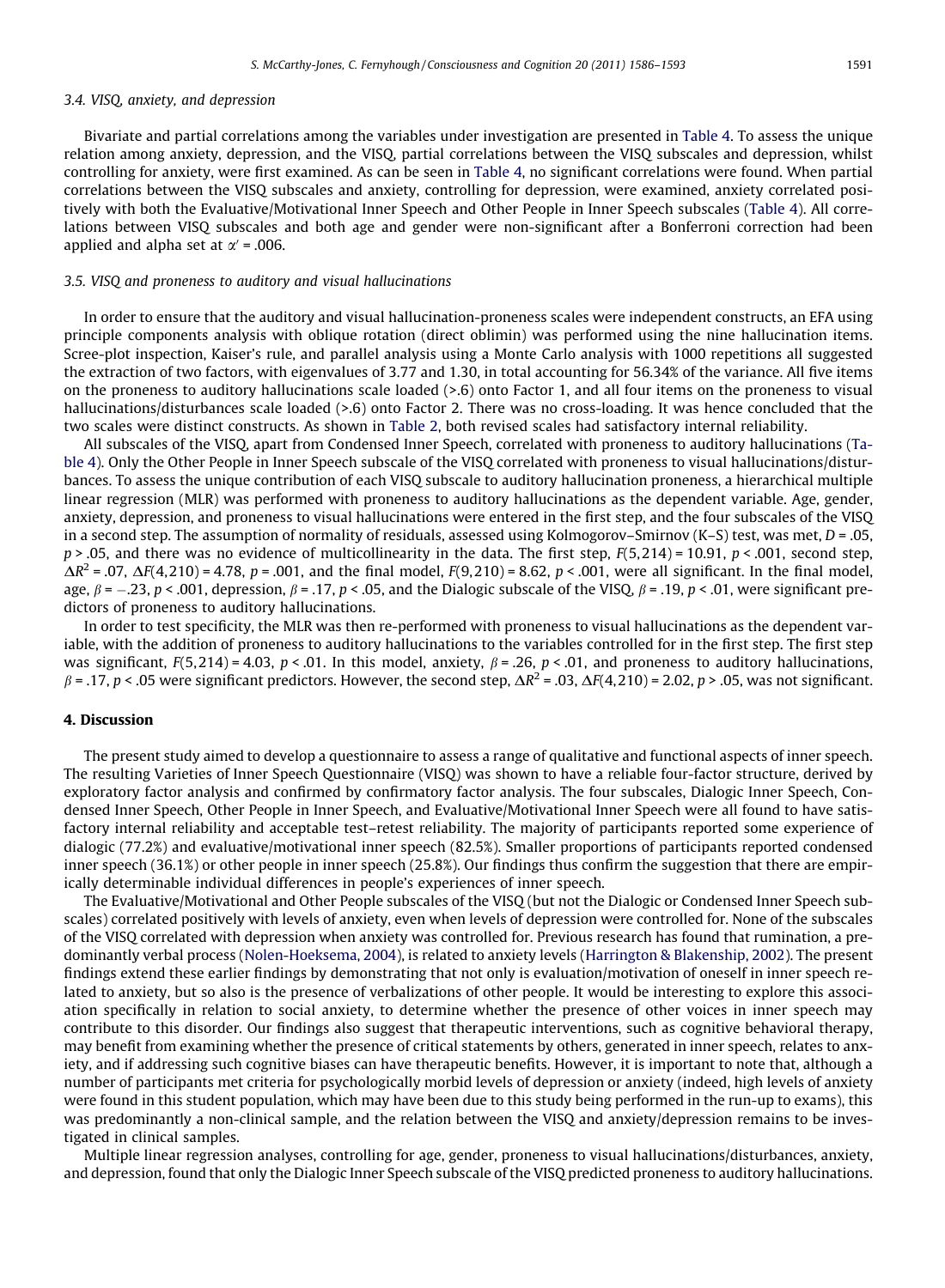None of the VISQ subscales predicted proneness to visual hallucinations/disturbances. We found that two other factors predicted proneness to auditory hallucinations: age and depression. Our finding that, within this 18–30 year old age group, younger individuals are more prone to auditory hallucinations was consistent with previous studies (e.g., Tien, 1991). The same could not, however, be said for the observed positive relation between depression and proneness to auditory hallucinations. In particular, Morrison, Wells, and Nothard (2000) found that depression was not a predictor of proneness to auditory hallucinations. In accounting for the discrepancy between our findings and those of Morrison et al., we would note that the latter's measure of depression, which was a composite score of three 0–100 visual analogue scales assessing depressed mood, loss of interest, and lack of pleasure, was not a psychometrically validated instrument, which leaves open the possibility that our measure (taken from the HADS) was more sensitive and reliable than that used in the earlier study.

Our finding that the Evaluative/Motivational and Other People factors did not predict proneness to auditory hallucinations was surprising given that such qualities are common features of AVHs in clinical groups (Nayani & David, 1996). Additionally, our finding that levels of dialogic inner speech predicted levels of AVHs was unexpected given Langdon, Jones, Connaughton, and Fernyhough (2009) interview-based finding of a trend towards a reduction in dialogic inner speech in patients with schizophrenia with AVHs in comparison to healthy controls.

These apparent discrepancies with previous research may be accounted for by the differing phenomenology of voicehearing experiences between clinical and nonclinical samples. Specifically, we would note phenomenological differences between the frequent and complex voices heard by individuals in clinical populations (Nayani & David, 1996) and the more sporadic, less complex voices heard by individuals in the general population (e.g., Posey & Losch, 1983).<sup>1</sup> Although continuum models assume that there is a ''continuum of severity'' in AVHs (Johns et al., 2004, p. 298), there have been no detailed studies of whether there is a corresponding "continuum of phenomenology". There is a risk of overstating the structural commonality between such experiences (hearing a voice that no one else can hear) at the cost of ignoring phenomenological differences relating to the content and form of the voice. A closer attention to phenomenology (Jones, 2010) may help us better to understand what continuities and discontinuities exist on the continuum of AVHs. If observed empirically, differences in AVH phenomenology between (or even within) populations might reflect differences in underlying causal mechanisms (see McCarthy-Jones, forthcoming). For example, whilst in the general population a greater volume of dialogic inner speech may increase the likelihood of some inner speech being experienced as alien (potentially due to source monitoring errors), in clinical populations the preponderance of dialogic inner speech may be less important in predicting AVHs than other factors, such as stress and cognitive challenge (Fernyhough, 2004).

There were a number of limitations to the present study. First, we cannot rule out the possibility that the low rate of Condensed inner speech (compared to Dialogic and Evaluative/Motivational varieties) may be an artifact of the phrasing of the questions. For example, all questions on the Dialogic subscale asked about the presence of dialogic inner speech without asking positively about the presence of monologic inner speech (for example, 'My inner speech is like a monologue'). Although this possibility could be tested in future research with the VISQ, which may lead to downward revisions of the incidence of Dialogic and Evaluative/Motivational inner speech, we note for the present that it would be difficult to define internal monolog, for example, without reference to the absence of its dialogic character, which may result in the same focusing of attention on the dialogic properties of this form of speech.

A second limitation is that individuals may have been unable, in the context of a self-report questionnaire, accurately to introspect and report on the subjective qualities of their inner speech, particularly with qualities such as condensed nature. It would therefore be desirable for future research to validate the VISQ using more ecologically valid methodologies, such as Experience Sampling Methods (ESM: Csikszentmihalyi & Larson, 1987) and Descriptive Experience Sampling (DES: Hurlburt & Heavey, 2006). In ESM participants wear beepers which sound at random intervals during the day, at which prompts participants make records of a predetermined aspect of their experience. By asking participants to make notes on aspects of inner speech assessed by the VISQ, it should be possible to determine how ESM-reported inner speech correlates with selfreport responses on the VISQ.

A related limitation is that the VISQ, in its present form, does not capture certain established functions of inner speech such as self-regulatory and mnemonic functions. These functions are however assessed by existing relevant instruments, such as the STS (Burnett, 1996), which can be used to assess the affective tone of inner speech evaluations, and the SVQ (Duncan & Cheyne, 1999), which can be used for assessing overt self-regulatory private speech, and includes a subscale assessing the cognitive, mnemonic, and attentional uses of self-verbalization.

Further limitations include the fact that the correlational design of the study means that no conclusions can be drawn regarding causality or causal direction in the relation between aspects of inner speech and our psychopathology measures. Our study was performed with a very specific demographic, and future studies would benefit from replicating the present findings in the general population. Similar reasoning leads us to call for the extension of this research with a non-clinical population into patient samples, so as better to understand the links between our inner speech variables of interest and genuine psychopathology.

In conclusion, we have presented a new self-report instrument for assessing theoretically and practically important aspects of the phenomenology of inner speech. Despite the well-documented limitations of self-report measures, we propose

 $<sup>1</sup>$  We also note the existence of a third group of individuals, who have frequent and complex voices but do not seek psychiatric help. Such individuals have</sup> been termed ''healthy voice-hearers'' (Moritz & Larøi, 2008, p. 104).